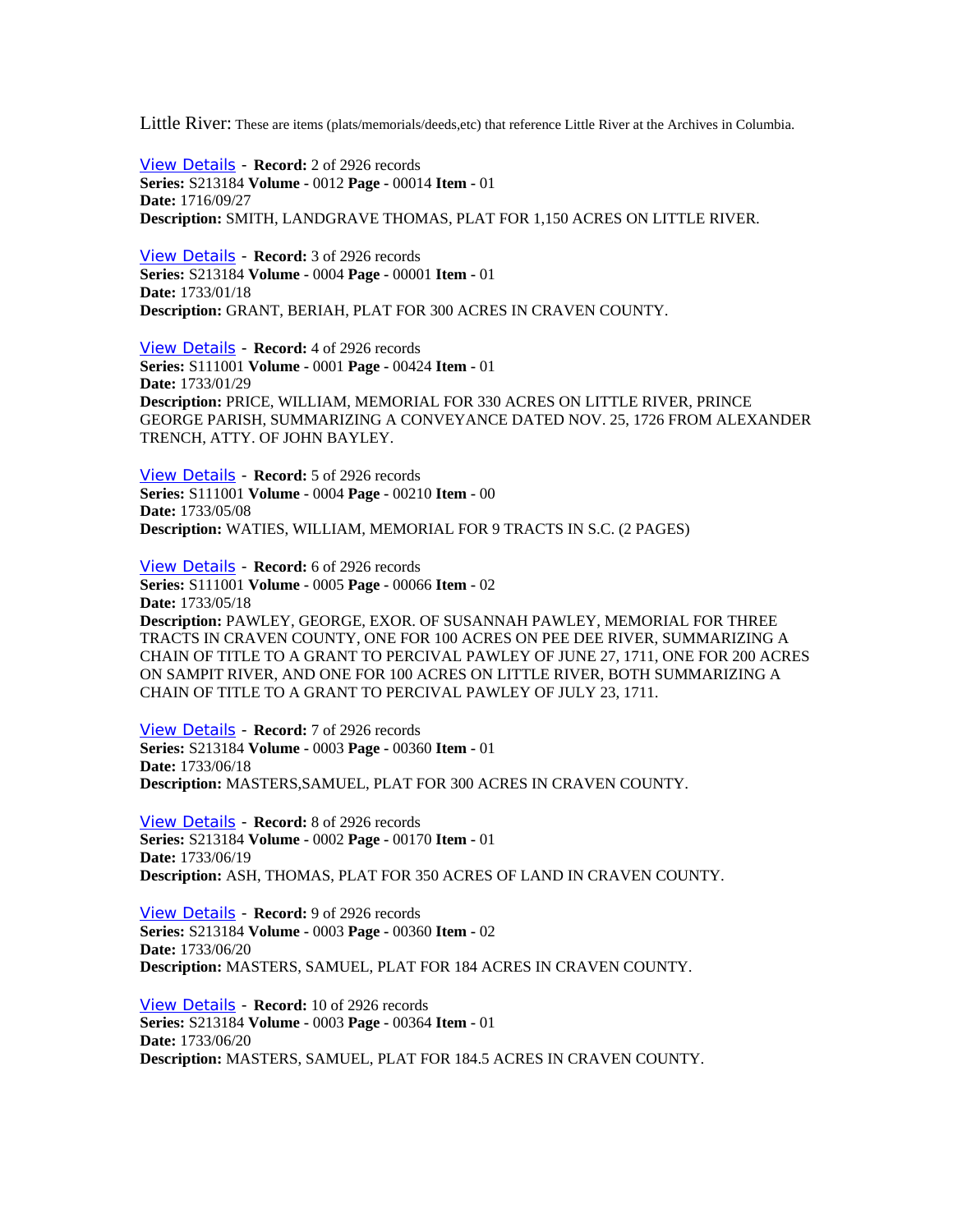[View Details](http://www.archivesindex.sc.gov/search/details.asp?index=89704&table=AllArchivalData&tableLook=MainIndex) - **Record:** 11 of 2926 records **Series:** S213184 **Volume -** 0002 **Page -** 00497 **Item -** 02 **Date:** 1734/01/23 **Description:** MORRELL, JOHN, PLAT FOR 453 ACRES OF LAND IN CRAVEN COUNTY.

[View Details](http://www.archivesindex.sc.gov/search/details.asp?index=90392&table=AllArchivalData&tableLook=MainIndex) - **Record:** 12 of 2926 records **Series:** S213184 **Volume -** 0003 **Page -** 00448 **Item -** 02 **Date:** 1734/03/05 **Description:** JACKSON, SAMUEL, PLAT FOR 200 ACRES IN CRAVEN COUNTY.

[View Details](http://www.archivesindex.sc.gov/search/details.asp?index=90629&table=AllArchivalData&tableLook=MainIndex) - **Record:** 13 of 2926 records **Series:** S213184 **Volume -** 0004 **Page -** 00073 **Item -** 02 **Date:** 1734/04/19 **Description:** MINOR, JAMES, PLAT FOR 375 ACRES IN CRAVEN COUNTY.

[View Details](http://www.archivesindex.sc.gov/search/details.asp?index=90274&table=AllArchivalData&tableLook=MainIndex) - **Record:** 14 of 2926 records **Series:** S213184 **Volume -** 0003 **Page -** 00365 **Item -** 02 **Date:** 1734/06/27 **Description:** MASTERS, SAMUEL, PLAT FOR 300 ACRES IN CRAVEN COUNTY.

[View Details](http://www.archivesindex.sc.gov/search/details.asp?index=89167&table=AllArchivalData&tableLook=MainIndex) - **Record:** 15 of 2926 records **Series:** S213184 **Volume -** 0002 **Page -** 00190 **Item -** 01 **Date:** 1735/04/25 **Description:** DANIEL, JOHN, PLAT FOR 300 ACRES OF LAND IN CRAVEN COUNTY.

[View Details](http://www.archivesindex.sc.gov/search/details.asp?index=89404&table=AllArchivalData&tableLook=MainIndex) - **Record:** 16 of 2926 records **Series:** S213184 **Volume -** 0002 **Page -** 00332 **Item -** 01 **Date:** 1735/05/05 **Description:** HART, COL. CHARLES, PLAT FOR 400 ACRES OF LAND IN CRAVEN COUNTY.

[View Details](http://www.archivesindex.sc.gov/search/details.asp?index=90151&table=AllArchivalData&tableLook=MainIndex) - **Record:** 17 of 2926 records **Series:** S213184 **Volume -** 0003 **Page -** 00287 **Item -** 02 **Date:** 1735/12/09 **Description:** POOL, WILLIAM, PLAT FOR 600 ACRES IN CRAVEN COUNTY.

[View Details](http://www.archivesindex.sc.gov/search/details.asp?index=90339&table=AllArchivalData&tableLook=MainIndex) - **Record:** 18 of 2926 records **Series:** S213184 **Volume -** 0003 **Page -** 00408 **Item -** 01 **Date:** 1736/06/10 **Description:** LEWIS, MRS. JUDITH, PLAT FOR 400 ACRES IN CRAVEN COUNTY.

[View Details](http://www.archivesindex.sc.gov/search/details.asp?index=90421&table=AllArchivalData&tableLook=MainIndex) - **Record:** 19 of 2926 records **Series:** S213184 **Volume -** 0003 **Page -** 00464 **Item -** 00 **Date:** 1736/06/14 **Description:** JOHNSON, PETER, PLAT FOR 1,300 ACRES IN CRAVEN COUNTY.

[View Details](http://www.archivesindex.sc.gov/search/details.asp?index=89796&table=AllArchivalData&tableLook=MainIndex) - **Record:** 20 of 2926 records **Series:** S213184 **Volume -** 0003 **Page -** 00024 **Item -** 00 **Date:** 1736/07/09 **Description:** SMITH, MRS. MARY, PLAT FOR 232 ACRES OF LAND IN CRAVEN COUNTY.

[View Details](http://www.archivesindex.sc.gov/search/details.asp?index=90939&table=AllArchivalData&tableLook=MainIndex) - **Record:** 21 of 2926 records **Series:** S213184 **Volume -** 0004 **Page -** 00253 **Item -** 00 **Date:** 1736/10/12 **Description:** CALKINS, JONATHAN, PLAT FOR 700 ACRES BETWEEN WACCAMAW AND LITTLE RIVERS.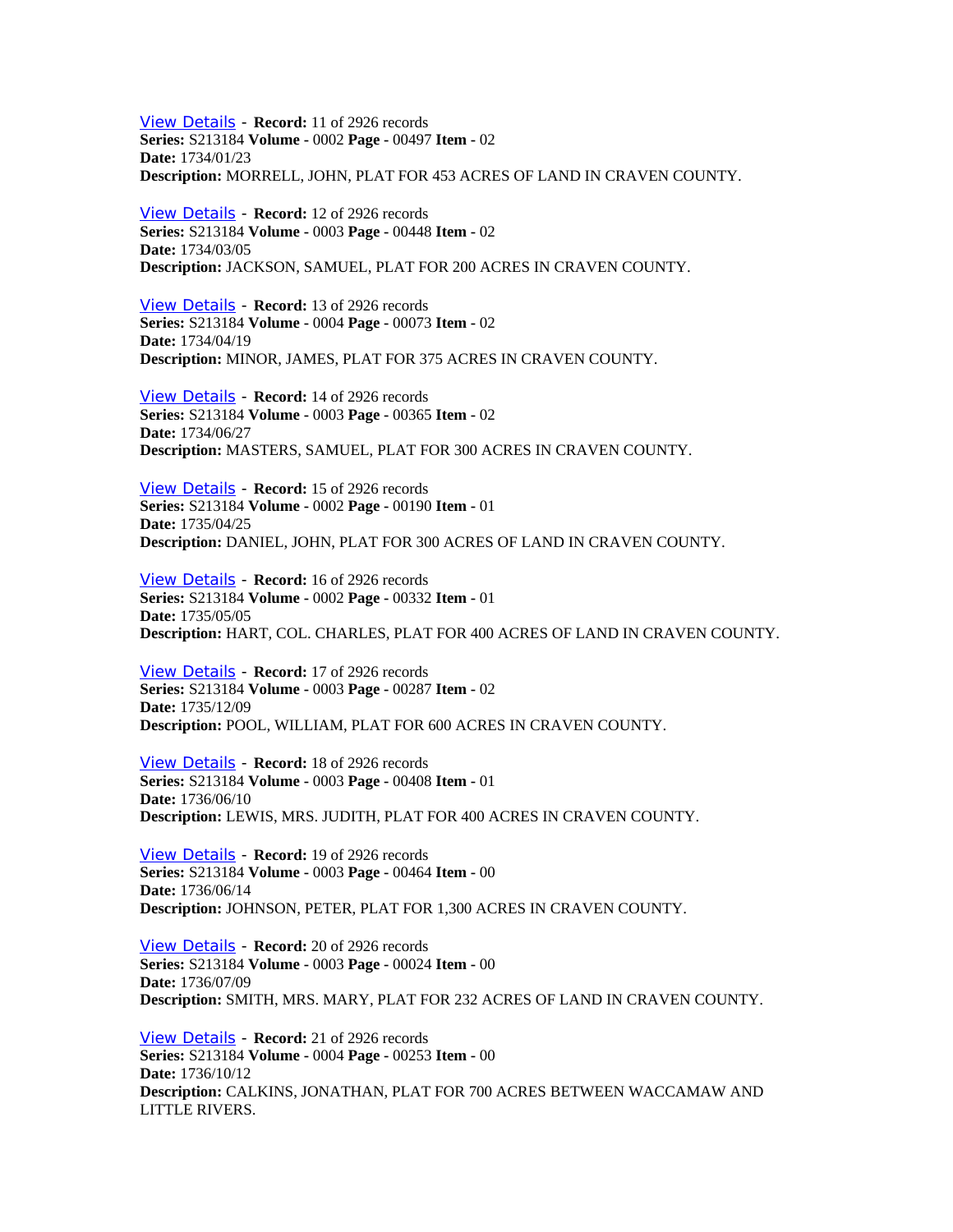[View Details](http://www.archivesindex.sc.gov/search/details.asp?index=74543&table=AllArchivalData&tableLook=MainIndex) - **Record:** 22 of 2926 records **Series:** S213019 **Volume -** 0043 **Page -** 00133 **Item -** 01 **Date:** 1737/02/09 **Description:** WATIES, WILLIAM, LAND GRANT FOR 400 ACRES ON LITTLE RIVER AS THE PART OF A WARRANT ASSIGNED TO HIM BY CHARLES HART, DECEASED.

[View Details](http://www.archivesindex.sc.gov/search/details.asp?index=80755&table=AllArchivalData&tableLook=MainIndex) - **Record:** 23 of 2926 records **Series:** S372001 **Volume -** 00X0 **Page -** 00343 **Item -** 00 **Date:** 1742 **Description:** MINOR, JAMES TO JOHN ESHFIELD, LEASE AND RELEASE FOR 375 ACRES OF LAND ON THE LITTLE RIVER, PRINCE GEORGE PARISH.

[View Details](http://www.archivesindex.sc.gov/search/details.asp?index=92492&table=AllArchivalData&tableLook=MainIndex) - **Record:** 28 of 2926 records **Series:** S213184 **Volume -** 0006 **Page -** 00037 **Item -** 01 **Date:** 1750/01/23 **Description:** ALLSTON, WILLIAM, PLAT FOR 138 ACRES IN CRAVEN COUNTY.

[View Details](http://www.archivesindex.sc.gov/search/details.asp?index=172883&table=AllArchivalData&tableLook=MainIndex) - **Record:** 32 of 2926 records **Series:** S213003 **Volume -** 002H **Page -** 00406 **Item -** 00 **Date:** 1751/02/06 **Description:** FRINK, NATHAN, OF PRINCE GEORGE PARISH, CRAVEN COUNTY, PLANTER, TO WILLIAM GAUS, OF LONG BAY, PRINCE GEORGE PARISH, CRAVEN COUNTY, INNKEEPER, BILL OF SALE AND INVENTORY FOR AN ENTIRE STOCK OF BRANDED CATTLE ON THE WACCAMAW RIVER AND LITTLE RIVER, SHEEP, EIGHT GEESE, AN OLD CANOE, HOUSEHOLD GOODS AND PLANTATION TOOLS. (2 PAGES)

[View Details](http://www.archivesindex.sc.gov/search/details.asp?index=82263&table=AllArchivalData&tableLook=MainIndex) - **Record:** 66 of 2926 records **Series:** S372001 **Volume -** 02Q0 **Page -** 00128 **Item -** 00 **Date:** 1755-1756 **Description:** PAWLEY, GEORGE AND WIFE TO CHRISTOPHER GUIN, LEASE AND RELEASE FOR 300 ACRES OF LAND ON THE LITTLE RIVER.

[View Details](http://www.archivesindex.sc.gov/search/details.asp?index=93588&table=AllArchivalData&tableLook=MainIndex) - **Record:** 88 of 2926 records **Series:** S213184 **Volume -** 0006 **Page -** 00360 **Item -** 03 **Date:** 1757/11/28 **Description:** COUNCIL, HARDY, PLAT FOR 400 ACRES IN CRAVEN COUNTY.

[View Details](http://www.archivesindex.sc.gov/search/details.asp?index=136407&table=AllArchivalData&tableLook=MainIndex) - **Record:** 94 of 2926 records **Series:** S111001 **Volume -** 0007 **Page -** 00193 **Item -** 01 **Date:** 1758/11/09 **Description:** WHITE, ANTHONY, MEMORIAL FOR THREE TRACTS IN CRAVEN COUNTY, ONE FOR 400 ACRES ON LITTLE RIVER, ONE FOR 250 ACRES ON JEFFERYS CREEK, AND ONE FOR 250 ACRES ON JEFFERYS CREEK.

[View Details](http://www.archivesindex.sc.gov/search/details.asp?index=93946&table=AllArchivalData&tableLook=MainIndex) - **Record:** 98 of 2926 records **Series:** S213184 **Volume -** 0007 **Page -** 00027 **Item -** 02 **Date:** 1759/02/17 **Description:** GASS, WILLIAM, PLAT FOR 350 ACRES IN CRAVEN COUNTY.

[View Details](http://www.archivesindex.sc.gov/search/details.asp?index=82684&table=AllArchivalData&tableLook=MainIndex) - **Record:** 108 of 2926 records **Series:** S372001 **Volume -** 02V0 **Page -** 00097 **Item -** 00 **Date:** 1759-1760 **Description:** MASTERS, ANN TO JOHN IOOR AND RICHARD BAKER, SALE FOR 184 ACRES OF LAND ON THE LITTLE RIVER, CRAVEN COUNTY.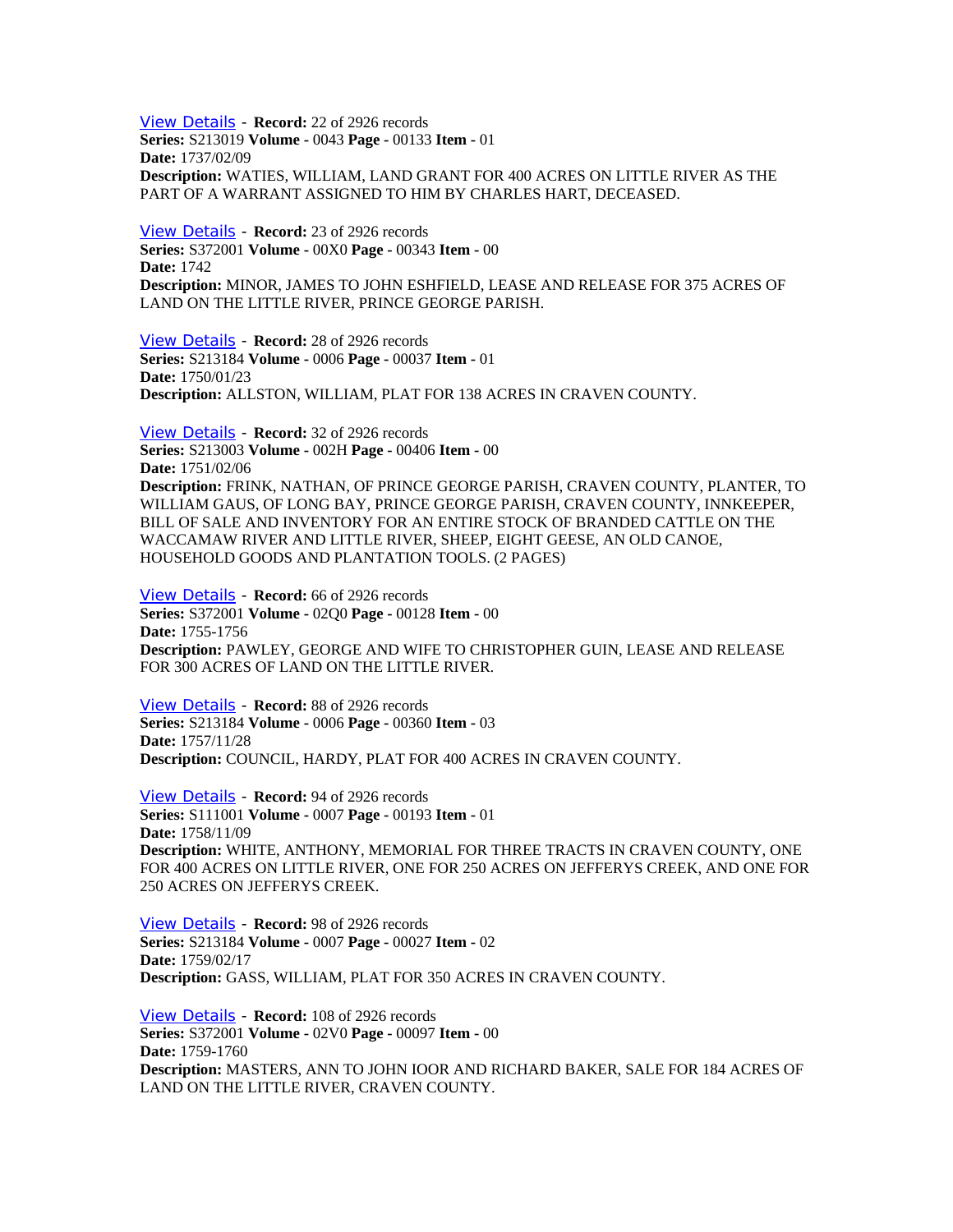[View Details](http://www.archivesindex.sc.gov/search/details.asp?index=82856&table=AllArchivalData&tableLook=MainIndex) - **Record:** 112 of 2926 records **Series:** S372001 **Volume -** 02W0 **Page -** 00238 **Item -** 00 **Date:** 1760-1761 **Description:** SHUTE, JOSEPH TO THOMAS WRIGHT, DEED OF RELEASE FOR 430 ACRES OF LAND ON THE LITTLE RIVER, CRAVEN COUNTY.

[View Details](http://www.archivesindex.sc.gov/search/details.asp?index=136895&table=AllArchivalData&tableLook=MainIndex) - **Record:** 114 of 2926 records **Series:** S111001 **Volume -** 0007 **Page -** 00351 **Item -** 01 **Date:** 1761/03/02 **Description:** GOSS, WILLIAM, MEMORIAL FOR 350 ACRES ON LITTLE RIVER, CRAVEN COUNTY.

[View Details](http://www.archivesindex.sc.gov/search/details.asp?index=152274&table=AllArchivalData&tableLook=MainIndex) - **Record:** 120 of 2926 records **Series:** S111001 **Volume -** 0014 **Page -** 00174 **Item -** 01 **Date:** 1762/02/07 **Description:** JORDAN, DAVID, MEMORIAL FOR 450 ACRES ON LITTLE RIVER, CRAVEN COUNTY, SUMMARIZING A CHAIN OF TITLE TO A GRANT TO JAMES SINKLEAR OF SEPT. 30, 1736.

[View Details](http://www.archivesindex.sc.gov/search/details.asp?index=137451&table=AllArchivalData&tableLook=MainIndex) - **Record:** 197 of 2926 records **Series:** S111001 **Volume -** 0008 **Page -** 00020 **Item -** 02 **Date:** 1765/08/24 **Description:** BROWN, THOMAS, MEMORIAL FOR 725 ACRES ON LITTLE RIVER, CRAVEN COUNTY.

[View Details](http://www.archivesindex.sc.gov/search/details.asp?index=96790&table=AllArchivalData&tableLook=MainIndex) - **Record:** 274 of 2926 records **Series:** S213184 **Volume -** 0008 **Page -** 00583 **Item -** 01 **Date:** 1767/02/26 **Description:** ALSTON, JOSEPH, PLAT FOR 490 ACRES BETWEEN MULLET CREEK AND LITTLE RIVER.

[View Details](http://www.archivesindex.sc.gov/search/details.asp?index=140603&table=AllArchivalData&tableLook=MainIndex) - **Record:** 299 of 2926 records **Series:** S111001 **Volume -** 0009 **Page -** 00246 **Item -** 01 **Date:** 1767/07/01 **Description:** ALLSTON, JOSEPH, MEMORIAL FOR 490 ACRES ON MULLETS CREEK, CRAVEN COUNTY.

[View Details](http://www.archivesindex.sc.gov/search/details.asp?index=98571&table=AllArchivalData&tableLook=MainIndex) - **Record:** 436 of 2926 records **Series:** S213184 **Volume -** 0010 **Page -** 00170 **Item -** 02 **Date:** 1768/07/13 **Description:** LEWIS, CHARLES, PLAT FOR 100 ACRES IN ALL SAINTS PARISH.

[View Details](http://www.archivesindex.sc.gov/search/details.asp?index=99828&table=AllArchivalData&tableLook=MainIndex) - **Record:** 608 of 2926 records **Series:** S213184 **Volume -** 0011 **Page -** 00388 **Item -** 01 **Date:** 1770/06/23 **Description:** GREER, JANE, PLAT FOR 100 ACRES IN CRAVEN COUNTY.

[View Details](http://www.archivesindex.sc.gov/search/details.asp?index=108862&table=AllArchivalData&tableLook=MainIndex) - **Record:** 618 of 2926 records **Series:** S213184 **Volume -** 0019 **Page -** 00272 **Item -** 01 **Date:** 1770/09/11 **Description:** PRICE, HENRY, PLAT FOR 37.5 ACRES IN CRAVEN COUNTY.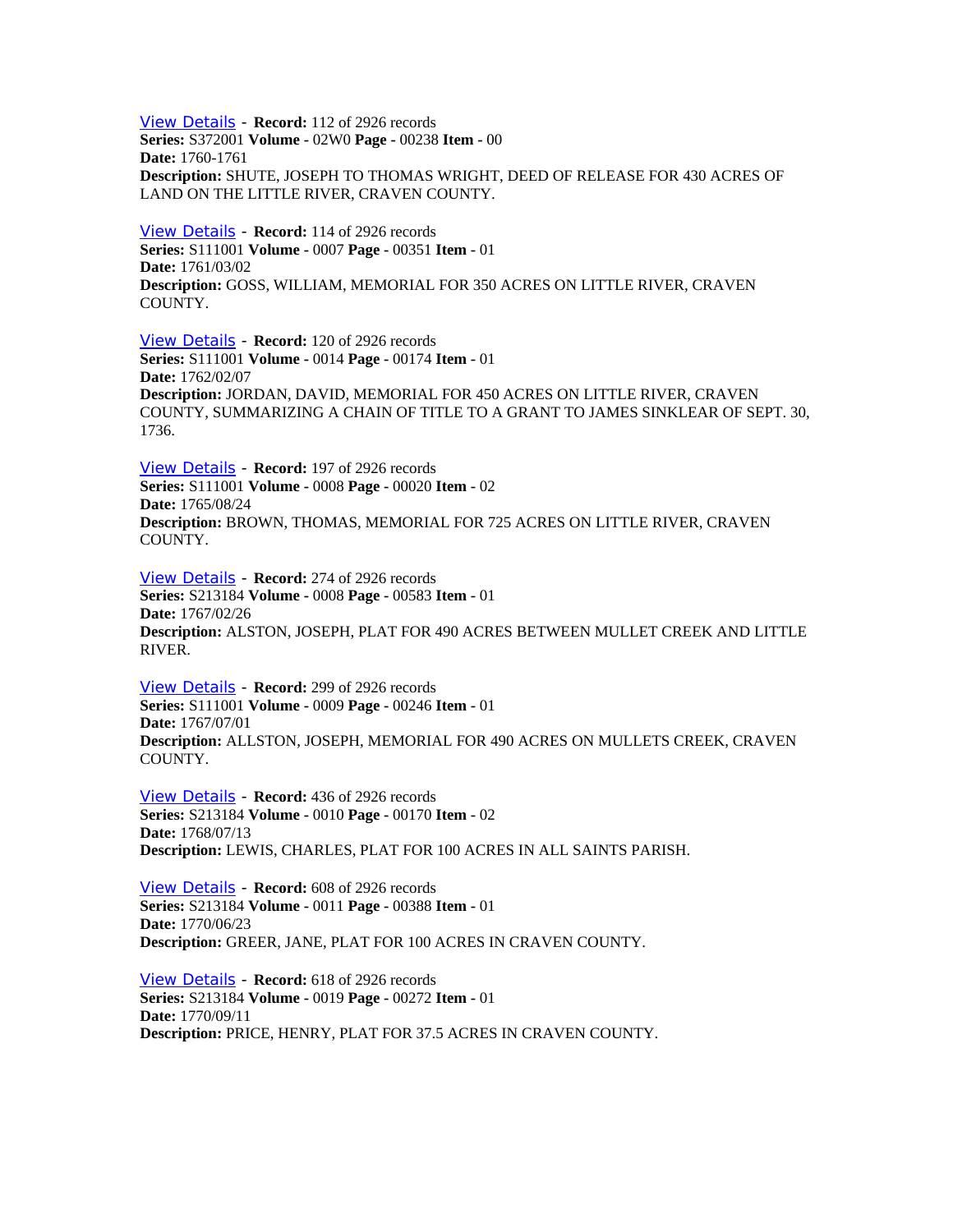[View Details](http://www.archivesindex.sc.gov/search/details.asp?index=142671&table=AllArchivalData&tableLook=MainIndex) - **Record:** 621 of 2926 records **Series:** S111001 **Volume -** 0010 **Page -** 00242 **Item -** 05 **Date:** 1770/09/18 **Description:** GREER, JANE, MEMORIAL FOR 100 ACRES NEAR LITTLE RIVER, CRAVEN COUNTY.

[View Details](http://www.archivesindex.sc.gov/search/details.asp?index=143451&table=AllArchivalData&tableLook=MainIndex) - **Record:** 679 of 2926 records **Series:** S111001 **Volume -** 0010 **Page -** 00415 **Item -** 03 **Date:** 1771/04/19 **Description:** PRICE, HENRY, MEMORIAL FOR 37.5 ACRES ON LITTLE RIVER, CRAVEN COUNTY.

[View Details](http://www.archivesindex.sc.gov/search/details.asp?index=110179&table=AllArchivalData&tableLook=MainIndex) - **Record:** 720 of 2926 records **Series:** S213184 **Volume -** 0020 **Page -** 00240 **Item -** 01 **Date:** 1771/07/09 **Description:** VOUGHT, MATTHEW, PLAT FOR 200 ACRES IN CRAVEN COUNTY.

[View Details](http://www.archivesindex.sc.gov/search/details.asp?index=100870&table=AllArchivalData&tableLook=MainIndex) - **Record:** 912 of 2926 records **Series:** S213184 **Volume -** 0013 **Page -** 00044 **Item -** 01 **Date:** 1772/09/28 **Description:** ALLSTON, JONAS, PLAT FOR 450 ACRES IN CRAVEN COUNTY.

[View Details](http://www.archivesindex.sc.gov/search/details.asp?index=146134&table=AllArchivalData&tableLook=MainIndex) - **Record:** 943 of 2926 records **Series:** S111001 **Volume -** 0012 **Page -** 00013 **Item -** 01 **Date:** 1772/11/28 **Description:** ROBINS, DANIEL, MEMORIAL FOR 100 ACRES IN PRINCE GEORGE PARISH, CRAVEN COUNTY.

[View Details](http://www.archivesindex.sc.gov/search/details.asp?index=146466&table=AllArchivalData&tableLook=MainIndex) - **Record:** 967 of 2926 records **Series:** S111001 **Volume -** 0012 **Page -** 00085 **Item -** 01 **Date:** 1773/01/28 **Description:** ALSTON, JOSIAH, MEMORIAL FOR 459 ACRES NEAR LITTLE RIVER, CRAVEN COUNTY.

[View Details](http://www.archivesindex.sc.gov/search/details.asp?index=103354&table=AllArchivalData&tableLook=MainIndex) - **Record:** 1049 of 2926 records **Series:** S213184 **Volume -** 0014 **Page -** 00514 **Item -** 01 **Date:** 1773/06/20 **Description:** DWIGHT, SAMUEL, PLAT FOR 300 ACRES IN PRINCE GEORGE PARISH.

[View Details](http://www.archivesindex.sc.gov/search/details.asp?index=8328&table=AllArchivalData&tableLook=Plats) - **Record:** 1 of 17 records **Series:** S213190 **Volume -** 0014 **Page -** 00118 **Item -** 00 **Date:** 1785/02/25 **Description:** MORRALL, DANIEL, PLAT FOR 200 ACRES ON LITTLE RIVER, GEORGE TOWN DISTRICT, SURVEYED BY NATHAN HUGGINS.

[View Details](http://www.archivesindex.sc.gov/search/details.asp?index=2662&table=AllArchivalData&tableLook=Plats) - **Record:** 2 of 17 records **Series:** S213190 **Volume -** 0006 **Page -** 00067 **Item -** 00 **Date:** 1785/12/06 **Description:** THAYER, JAMES, PLAT FOR 640 ACRES ON RUM BLUFF SWAMP, GEORGETOWN DISTRICT, SURVEYED BY HOWELL FORT.

[View Details](http://www.archivesindex.sc.gov/search/details.asp?index=105803&table=AllArchivalData&tableLook=MainIndex) - **Record:** 19 of 65 records **Series:** S213184 **Volume -** 0016 **Page -** 00505 **Item -** 02 **Date:** 1775/02/25 **Description:** NISBETT, WILLIAM, PLAT FOR 1,000 ACRES IN CRAVEN COUNTY.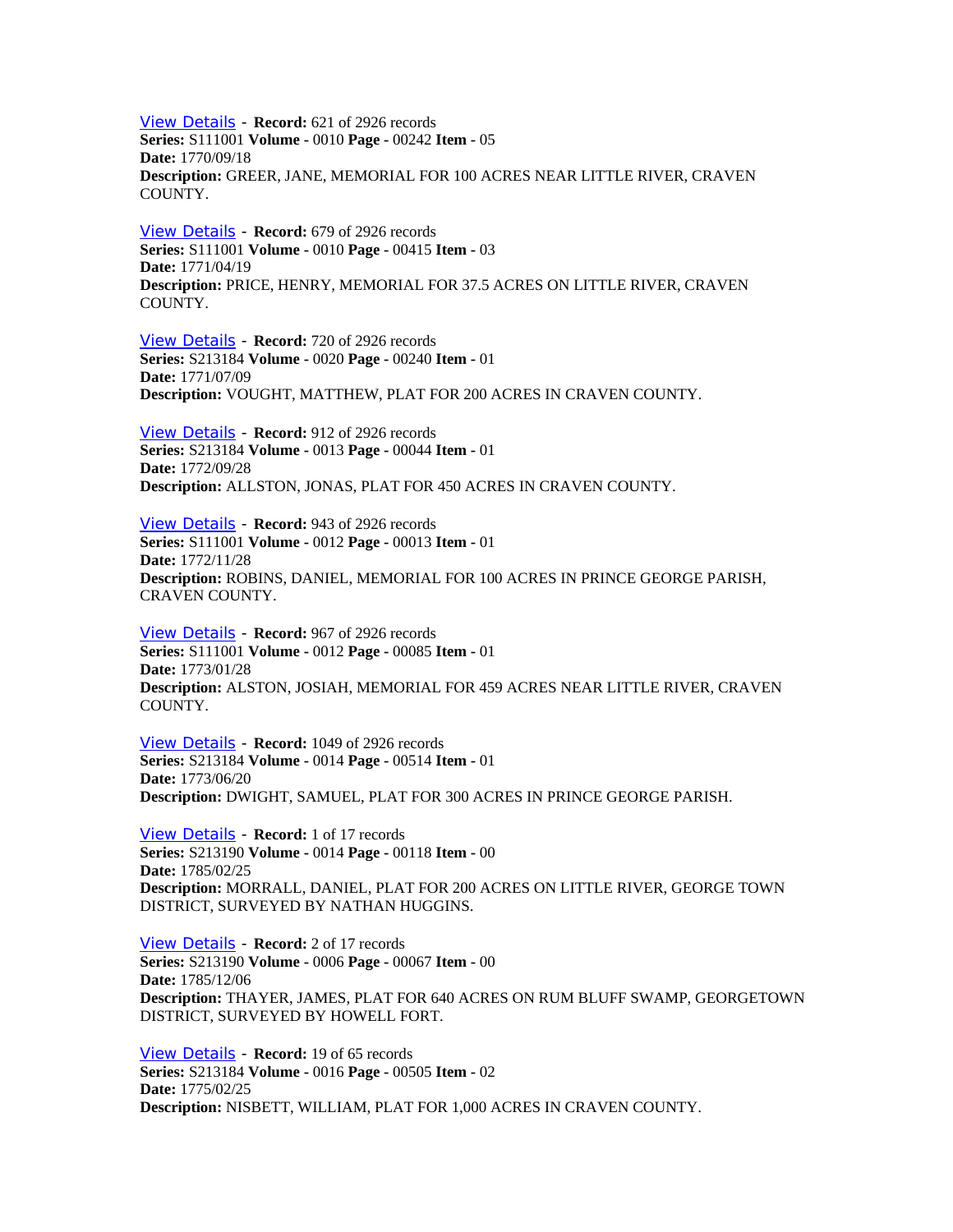[View Details](http://www.archivesindex.sc.gov/search/details.asp?index=110988&table=AllArchivalData&tableLook=MainIndex) - **Record:** 25 of 65 records **Series:** S213184 **Volume -** 0021 **Page -** 00009 **Item -** 01 **Date:** 1775/03/24 **Description:** MOUZON, HENRY JR., PLAT FOR 1,000 ACRES IN CRAVEN COUNTY.

[View Details](http://www.archivesindex.sc.gov/search/details.asp?index=131826&table=AllArchivalData&tableLook=MainIndex) - **Record:** 45 of 65 records **Series:** S111001 **Volume -** 0002 **Page -** 00311 **Item -** 03 **Date:** 1775/08/25 **Description:** MOUZON, HENRY JR., MEMORIAL FOR THREE TRACTS IN CRAVEN COUNTY, ONE FOR 200 ACRES, ONE FOR 3,000 ACRES, AND ONE FOR 1,000 ACRES.

[View Details](http://www.archivesindex.sc.gov/search/details.asp?index=131829&table=AllArchivalData&tableLook=MainIndex) - **Record:** 46 of 65 records **Series:** S111001 **Volume -** 0002 **Page -** 00312 **Item -** 02 **Date:** 1775/08/25 **Description:** NISBETT, WILLIAM, MEMORIAL FOR 4 TRACTS CONTAINING 2,100 ACRES IN CRAVEN COUNTY.

[View Details](http://www.archivesindex.sc.gov/search/details.asp?index=153312&table=AllArchivalData&tableLook=MainIndex) - **Record:** 3 of 17 records **Series:** S218157 **Volume -** 000B **Page -** 00321 **ignore -** 00 **Date:** 1786/06/24 **Description:** DWIGHT, SAMUEL TO COMMISSIONERS OF THE LOAN OFFICE, MORTGAGE FOR TWO ADJOINING TRACTS ON LITTLE RIVER, ALL SAINTS PARISH, ONE FOR 184 ACRES GRANTED ORIGINALLY TO SAMUEL MASTERS, AND PURCHASED BY SAID DWIGHT FROM JOHN IOOR, AND THE OTHER FOR 300 ACRES, GRANTED TO SAID DWIGHT ON MAY 7, 1774. (PLAT AND APPRAISEMENT)

[View Details](http://www.archivesindex.sc.gov/search/details.asp?index=9744&table=AllArchivalData&tableLook=Plats) - **Record:** 4 of 17 records **Series:** S213190 **Volume -** 0016 **Page -** 00253 **Item -** 00 **Date:** 1786/10/30 **Description:** RUTLEDGE, JOHN, PLAT FOR 616 ACRES ON WATERS OF WACCAMAW AND LITTLE RIVERS, GEORGE TOWN DISTRICT, SURVEYED BY HOWEL FORT FOR JOSEPH VESEY

[View Details](http://www.archivesindex.sc.gov/search/details.asp?index=1578&table=AllArchivalData&tableLook=Plats) - **Record:** 5 of 17 records **Series:** S213190 **Volume -** 0003 **Page -** 00301 **Item -** 02 **Date:** 1786/12/30 **Description:** MITCHELL, EPHRAIM, PLAT FOR 80 ACRES ON LITTLE RIVER, GEORGETOWN DISTRICT, SURVEYED BY JAMES SMITH.

[View Details](http://www.archivesindex.sc.gov/search/details.asp?index=51285&table=AllArchivalData&tableLook=Plats) - **Record:** 7 of 17 records **Series:** S213212 **Volume -** 0001 **Page -** 00099 **Item -** 03 **Date:** 1787/01/01 **Description:** MORRALL, DANIEL, PLAT FOR 260 ACRES OF SALT MARSH IN GEORGETOWN DISTRICT, SURVEYED BY NATHAN HUGGINS.

[View Details](http://www.archivesindex.sc.gov/search/details.asp?index=12658&table=AllArchivalData&tableLook=Plats) - **Record:** 8 of 17 records **Series:** S213190 **Volume -** 0022 **Page -** 00053 **Item -** 01 **Date:** 1787/01/05 **Description:** HARRIS, THOMAS, PLAT FOR 36 ACRES ON LITTLE RIVER, GEORGETOWN DISTRICT, SURVEYED BY JAMES SMITH.